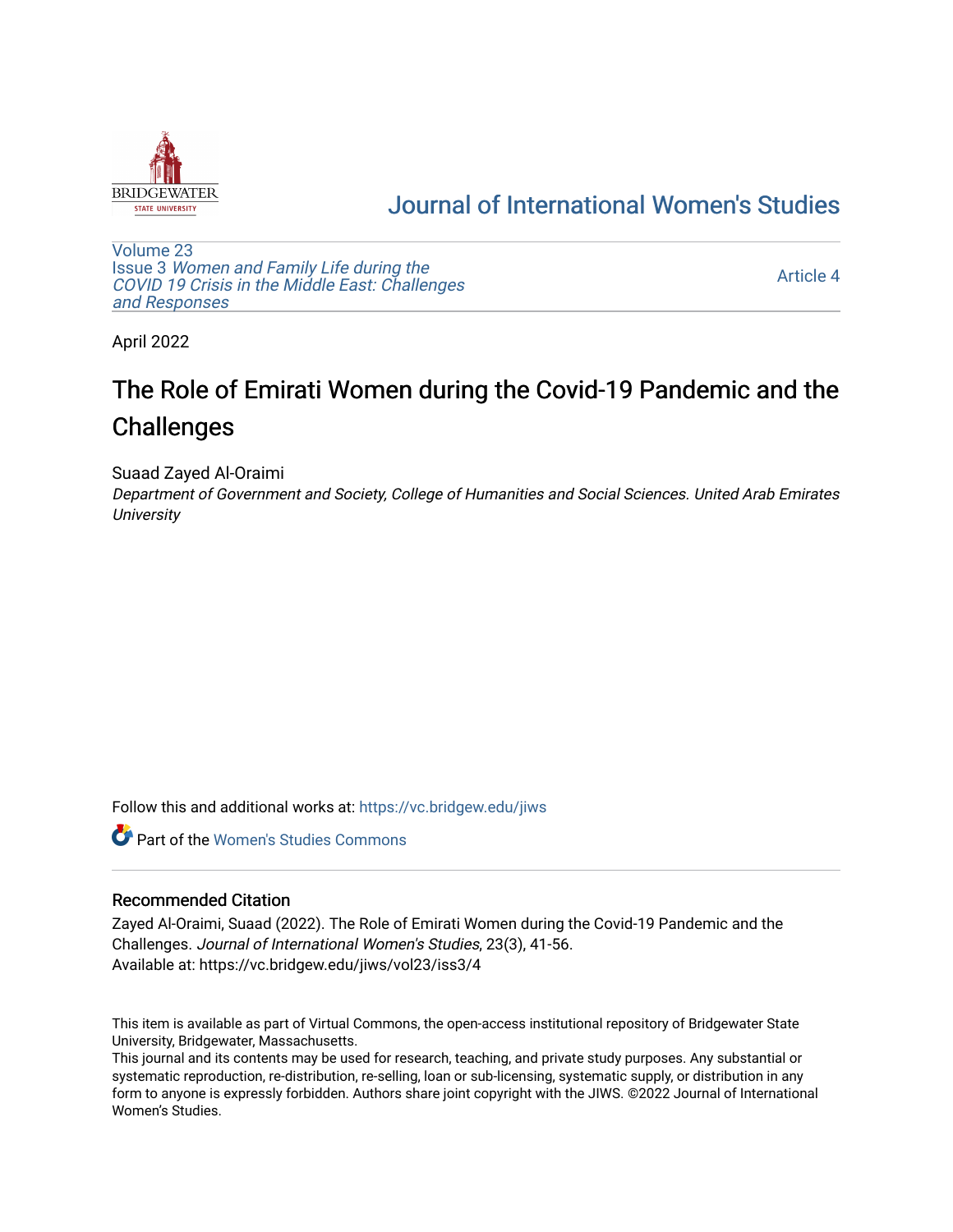# **The Role of Emirati Women during the Covid-19 Pandemic and the Challenges**

By Suaad Zayed Al-Oraimi<sup>1</sup>

# **Abstract**

Using a qualitative methodology of personal interviews and participant observation, this research investigates the role of Emirati women in the fight against the Covid-19 pandemic and the subsequent impact/challenges. Research participants included female Emirati health care workers and educationists. We observed Emirati families to help better understand the challenges women went through during the pandemic. Contrary to existing narratives about the invisibility, docility, marginalization, victimhood, and dependency of Arab women, this research reveals that Emirati women were able to exercise agency in the fight against the pandemic due to the following factors: longstanding government empowerment of women, a sense of patriotism, supportive male relatives, and female dominance in the health and educational sectors. During the pandemic, Emirati women have contributed in the following ways as: volunteers; international aid workers; care givers; health information agents; and virtual teachers. Despite this, challenges abound because of the following: increased family conflict; domestic violence; the psychological toll of Covid-related deaths; economic challenges; and increased domestic responsibilities. The Emirati women's case provides lessons for policy makers and societies desirous of women's empowerment.

*Keywords*: Emirati women, Covid-19, Pandemic, Frontline, Agency, Empowerment, Society, State

#### **Introduction**

Historically, the spread and combat of infectious diseases during pandemics has been a major global challenge. Covid-19 has become the latest pandemic plaguing the world with dire consequences for humanity. The UAE, as part of the global community, has not been impervious to the ravages of the pandemic and, like many states, has adopted various policies and strategies to help combat it. Emirati women, just as the emerging literature on the role of women worldwide in the ongoing pandemic indicates, are also exerting agency and contributing towards the fight against the pandemic. Their contributions are ultimately challenging the existing narrative about the role of women in Arab Muslim countries. Hence, this is the reason behind the focus of this research.

Historically in Arab societies, the status of women has been determined and governed by Arab traditional customs and Islamic canon with mixed results on their capacity to exert agency. Equally, social factors define their roles in society and determine their everyday life. The family is one of those forces that influence women's lives. Within the moderated tribal structure, women have limited power in all social spheres. While in the tribal society, the social status of women was subject to the roles they play in the public sphere. Indeed, the value of women in the public arena is very much influenced by their weight in the private realm. Since the establishment of the UAE as a federal state in 1971, the government has continually focused on women. This continuous support has provided women with a positive vitality that has enhanced their position

<sup>1</sup> PhD. Department of Government and Society, College of Humanities and Social Sciences. United Arab Emirates University. Email: s.aloraimi@uaeu.ac.ae.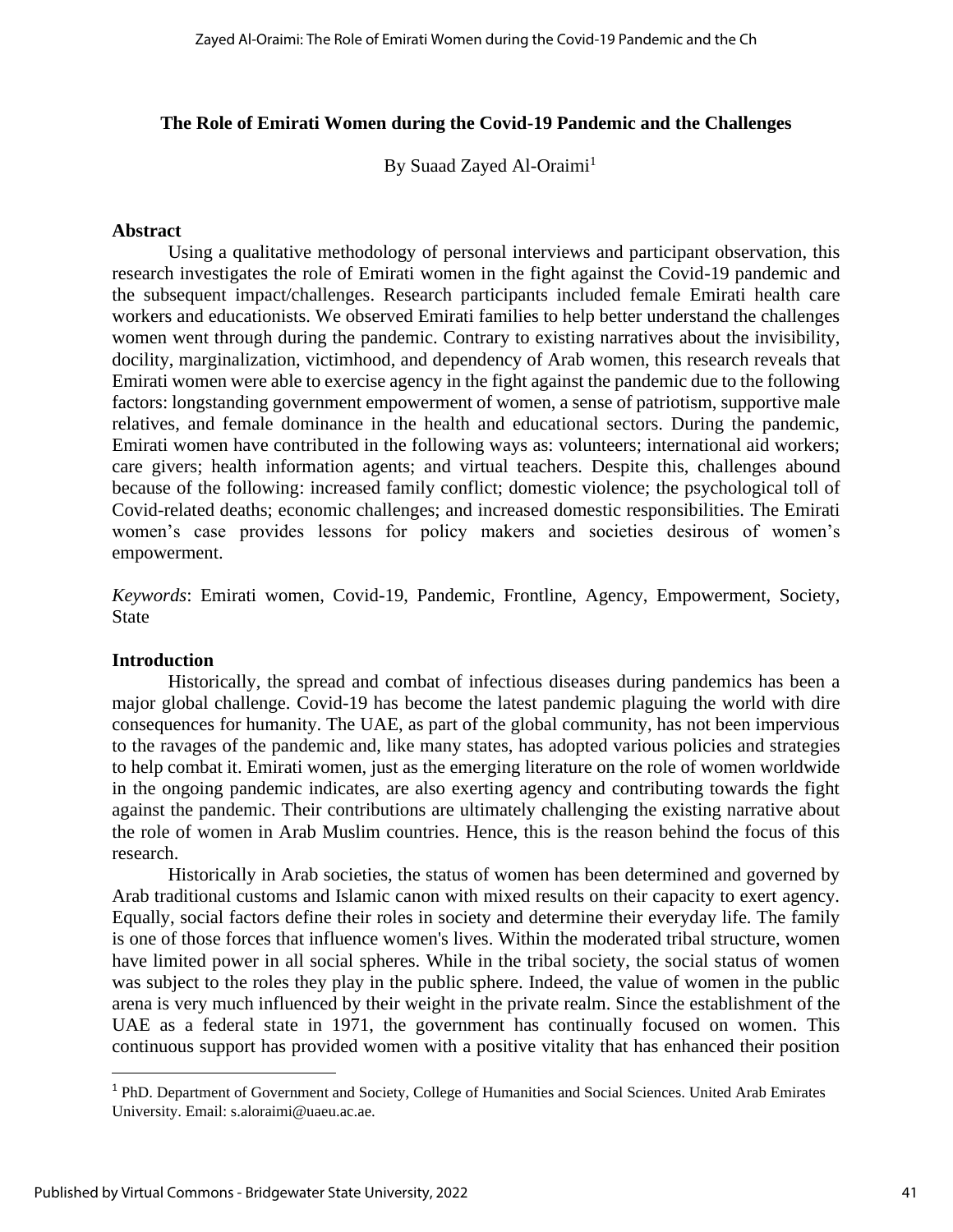in society. Now that the state needs them, they are ready to give back—and the time of pandemic is the most critical time (Al-Oraimi, 2011).

This research is important in a couple of ways. First, most of the literature on women and crisis/wars/pandemics disproportionately focuses on women as hapless victims, male dependent, and invisible forces waiting for respite or rescue (Pateet, 1992; Scheil et al., 2000; Nikolic-Ristanovic, 2003; Reuther 2005 and Kofmal, Garfin, Usta & El-Jarrah, 2021). Second, in the Arab Middle East, few illuminating researches exist on female agency in the public or domestic sphere, as a disproportionate number of literature focusing on how women are oppressed or hindered from decision making or serving in the public sphere by patriarchy (Sharoni 1993; Mishra 2007; Sadiqi 2014 and Benstead 2021). Thus, this research, which makes the case for female Arab agency in times of crisis, will add to the emerging literature on the evolving role of Arab women with regards to agency and empowerment. This research seeks to accomplish these objectives with the aid of three major research questions:

- 1. What are the factors leading to the Emirati women contributing towards the Covid-19 fight?
- 2. How have Emirati Women contributed to the Covid-19 fight?
- 3. What is the impact of Emirati women's contributions towards the Covid-19 fight?

After the introduction, the rest of the article is organized as follows: literature review; theoretical framework; methodology; factors enabling Emirati women's contribution; the role of Emirati women; challenges of contribution; and the conclusion.

#### **Literature Review**

Covid-19 has become an international crisis to the extent that this era has come to be called the "Age of Covid-19." No one knows when the end will come. It has come to affect, in one way or another, all aspects of life, whether on the economic, social, political, moral, or intellectual levels. According to Abdul Rahman Ibn Khaldun, "People in peace are the same, if adversity comes, they differ" (Ibn Khaldun, 2015). The Coronavirus might prove this theory; it can be applied to the marginalized half of the world to reflect unpleasant futures (Haj-Ali, 2019).

Throughout the world, women have been heavily affected on different levels of economic shocks, unpaid work, domestic violence, health care, as well as social statues of young girls. Some women are mobilized forcefully and resolutely to protect their families at the expense of their comfort and health. There have been multiple roles played by women during the Covid pandemic. During this difficult circumstance, women are the main source for maintaining the balance of the family. Women are on the frontline in facing the effects of the outbreak of the disease. Despite their lack of economic expense, women did not separate themselves from their community. Women try to manage the crises resulting from the quarantine, whether economic or social, and protect their families with equanimity (UN Women, 2021).

Officials in the Department of Health in Abu Dhabi (SEHA) report that the number of Emirati female professionals and volunteers working on the first line of defense and tackling the Covid pandemic in Abu Dhabi exceeds four thousand. The officials emphasize that Emirati women have proven their worth in various sectors, including the health sector (Al Khaleej, 2021).

SEHA also indicated that the number of Emirati women in Abu Dhabi working in the health sector as doctors, nurses, or aid professionals exceeds 2,600. Emirati women are said to account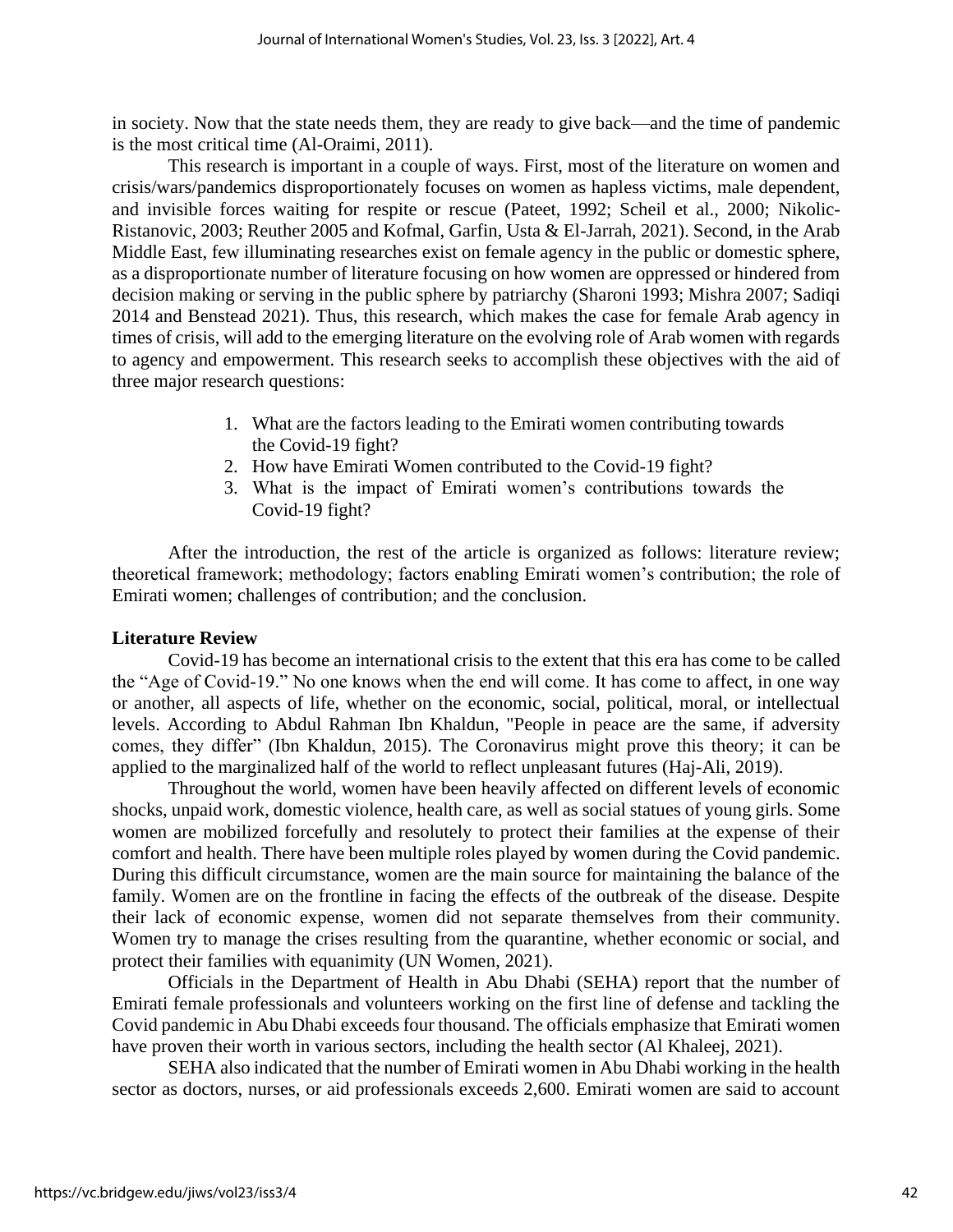for 62% of the total workforce in the Department of health. The officials stressed that the Emirati women who have succeeded have assumed leadership positions and become role models. This confirms their success in the health sector and the clarity of their mark in various fields (Al Khaleej, 2021).

# **Women in Crisis Times**

Women's roles in crisis times have been enormous and courageous throughout history and across cultures. During World War I and II, women were recruited to fill the posts left by male soldiers in the middle of the conflict. They were chosen as symbols of the home front under attack. Indeed, the role of women in both World Wars has become the focus of many devoted historians in the past few decades, especially regarding their social progress in the following years. Between the years 1914 and 1918, women learned skills and independence. A few years at the end of the war, they gained votes in most allied countries (Thom, 1998).

However, some social forces viewed women as a threat; they thought their temporary freedom might change their gender role after the war. Thus, the jobs they held during the war were taken from them after the demobilization. Despite this fact, women were able to maintain their role in nursing that they played during the crisis of War Word I. Nursing saw a huge growth in numbers and many women from the lower classes were able to obtain a medical education. These nurses had first-hand experience and were able to return to their normal lives using that information and skill set. Nevertheless, they have broken as many boundaries as in other professions (Razek and Fayyad, 2020).

From a Durkheimian perspective on the Sociology of Anomie, crisis and abnormality are natural and cause social disorder. According to the sociological dictionary, anomic means the absence of norms, values, and laws. Thus, when crises emerge, it inflicts general social anarchy and affects many areas and different segments of society. Crisis is not an expected social and natural phenomenon and is difficult to be controlled before it happens; it often occurs suddenly and disastrously. Durkheim linked the anomic with a major social moral crisis. Crisis can be in the form of a health catastrophe that can lead to social disorder and disintegration (Mestrovic & Lorenzo, 2008).

# **Conceptual and Theoretical Framework**

Theoretically, this research is anchored in the feminist theory of agency and empowerment as an explanatory tool for the decision of Emirati women to contribute towards the fight against the Covid-19 pandemic. According to Qutteina et al. (2019: 34), agency is a woman's "belief in herself and awareness of her rights (power within); and a woman's instrumental agency, or her ability to affect her life by having power to make choices and to control acquired resources." Women exercise agency in numerous ways such as in their individual capacities or collectively within a social unit such as a family, in the public sphere such as in politics, or via their participation in markets and other formal and informal channels (Hanmer and Klugman, 2016). In addition, agency can take different forms such as "bargaining and negotiation, deception and manipulation, subversion and resistance as well as more intangible, cognitive processes of reflection and analysis" (Kabeer, 1999: 438).

Women's agency is often linked with women's empowerment, defined as the "process by which women gain power and control over their own lives and acquire the ability to make strategic choices" (European Institute of Gender Equality, N.D). Intrinsically, agency has important implications for women's empowerment and the nature and exercise of other dimensions of well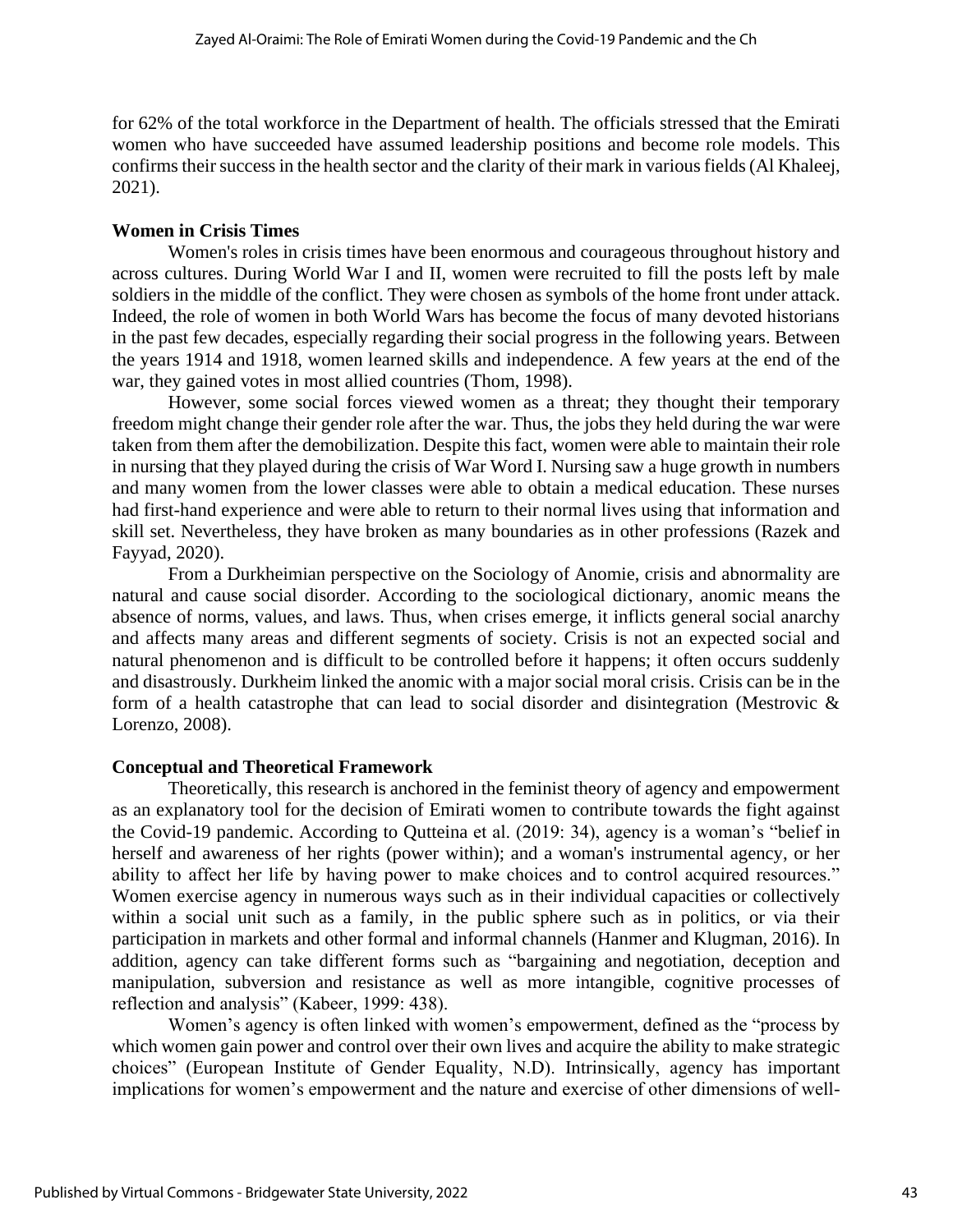being, including the pursuit of economic opportunities and engagement in decision making (Qutteina et al., 2019). Emirati women have over the years achieved great strides in education with record levels of educational attainment which have enabled them to take advantage of economic opportunities in the labor force as well as in business. Emirati women's response and contributions during the Covid-19 pandemic is a further demonstration of their agency whereby they have made the decision to meaningfully contribute towards the Covid fight in their respective professional and social settings.

#### **Methodology**

This research is a qualitative study that utilized the techniques of personal interviews and direct observations to collect empirical data from women in the health and educational sectors in Abu Dhabi and A-Ain. The sample included a total of twelve (12) women in the educational and health sectors. The health professionals included four (4) medical-doctors, three (3) nurses, one (1) lab technician, and one (1) X-ray technician. The educationists included one (1) teacher, one (1) administrator, and one (1) senior male. All the interviewees were purposively selected because of their professional roles as frontline health workers. The goal of the interviews was to get firsthand accounts of the experiences of Emirati women as they navigated the Covid-19 pandemic.

 The first phase of the interviews investigated the driving factors behind the agency of the women and their roles in the frontlines, educational sectors, and at home. The second phase dealt with the impact/challenges encountered by these women in their fight or response to the Covid-19 pandemic. In addition, direct observation of five families was conducted to understand the impact of the pandemic on women and their families. To avoid bias, families of non-working women were also included in the direct observations and constituted three out of the five families observed. The interviews and direct observations lasted from April 2020 to April 2021. A major drawback of the data collection for this research was that due to the ongoing pandemic and the required safety protocols, the number of participants was limited. Nevertheless, this limitation was addressed through the complimentary use of primary and secondary data from government, international organizations, and media reports on the fight against the COVID-19 pandemic.

#### **Factors Enabling Women's Participation in the Covid Fight**

Among the many established factors of women's empowerment identified by the literature as contributing to their agency are: "education, training, rise in awareness, building selfconfidence, expansion of choices, increased access to and control over resources, and actions to transform the structures and institutions that reinforce and perpetuate gender discrimination and inequality" (European Institute of Gender Equality, N.D). In the case of female Emiratis and their contributions towards the fight against the Covid pandemic, they were empowered by the following factors: education via government empowerment; training via dominance in the health care and educational profession; awareness raising via changing attitudes of patriarchy; and a sense of patriotism, which are discussed below.

# *Government Empowerment*

Since the formation of the UAE as an independent state, its leadership has made women's empowerment across all strata of society a cornerstone of its social policy. This has resulted in Emirati women achieving some of the highest levels of social advancement in the world. For example, the literacy rate among Emirati women is 95.8%, a tertiary enrollment of 77%, as well as constituting 70% of all university graduates. In addition, Emirati women make up 56% of UAE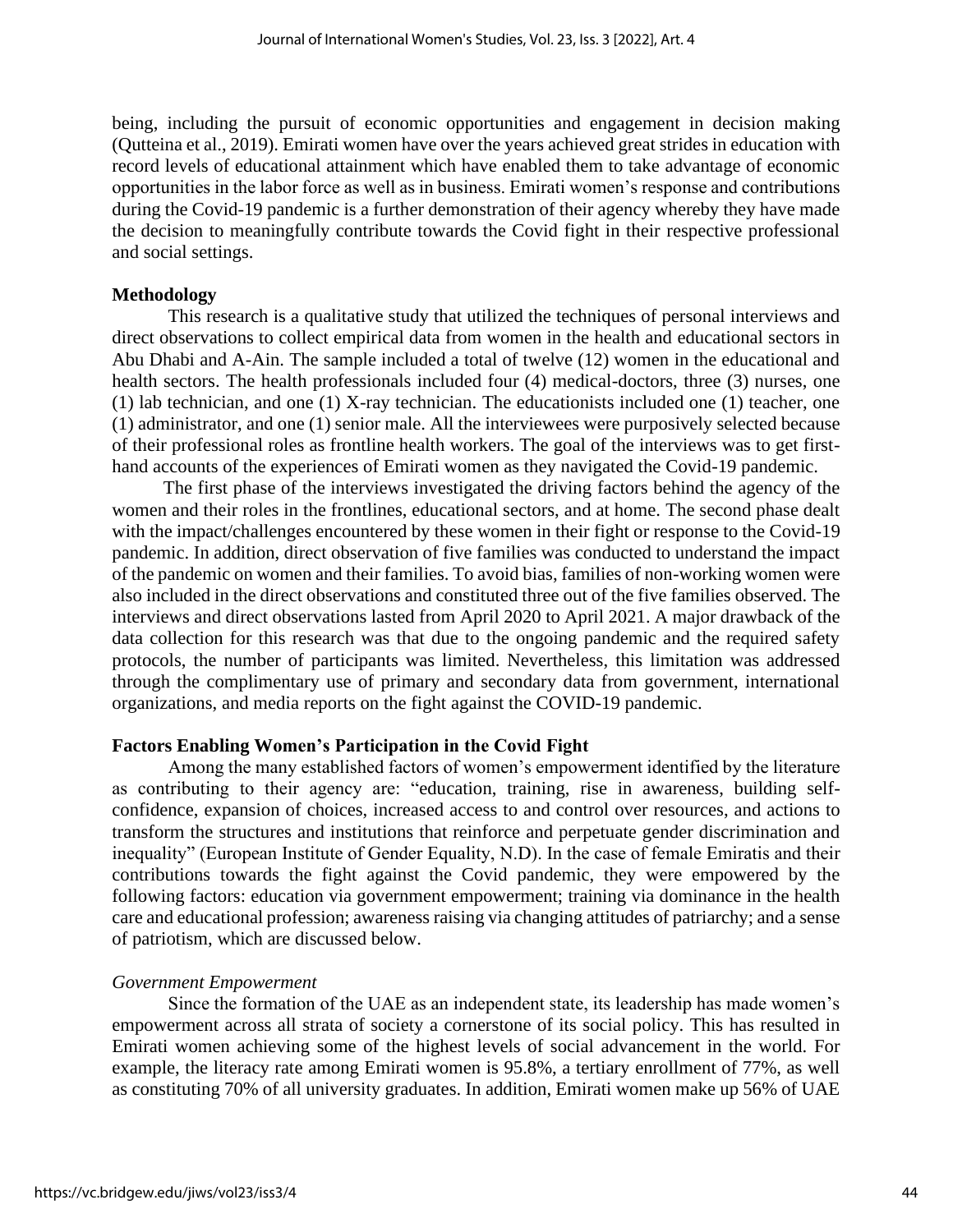public university graduates in science, technology, engineering, and mathematics. Overall, Emirati women constitute two-thirds of public sector workforce in the UAE with 30% of them serving in leadership roles while 15% serve in technical and academic roles (Embassy of the United Arab Emirates, USA. 2021). Furthermore, a 2020 report on global gender gap by the World Economic Forum cites the UAE as one of the best-performing countries, having attained a 65.5% reduction in the gender gaps in terms of legislators, senior officials and managers, and healthy life expectancy (Embassy of the United Arab Emirates, 2021).

The state has invested in women and considered them as the latent human wealth that appears in difficult times. Since the establishment of the state, successive UAE governments have paid attention to women and considered them as equivalent to men in society. Hence, women obtained easy access to education without discrimination. In the second wave, the state provided women with work opportunities in the government sector as teachers, physicians, and employees. Women built the base of the education system because they were the majority. In the third wave, women shared with men in the decision-making positions as Ministers in the Federal Government and shared with men 50% of the National Assembly seats. Although the empowerment of women has become a state project, society has been slow in accepting women as decision-makers (Al-Oraimi, 2014).

Thus, with such a long and stellar track record of state empowerment of women in the UAE, Emirati women were primed and prepared to play a vital role during the Covid-19 pandemic. A common sentiment among the interviewees serving in the health care was a sense of confidence and readiness to serve knowing very well that they were competent to face the challenges posed by the pandemic. A senior official stated that the confidence and responsibility granted to women enhanced their resilience in times of the Covid-19 crisis. During this crisis, women have been fighting on all levels: at work, in the household, and in society. The official believes that the lack of appreciation is based on a gender stereotype and posits that, "even if women are not appreciated by their husbands, they are always supported by the state. The leadership have a deep belief in their reliability" (Interviews April 2021).

# *Dominance of Women in Frontline Professions*

Although, UAE's health care sector is dominated by foreign professionals, Emirati women overwhelmingly dominate among the few Emirati health care workers. This is due to the social perception among male Emiratis that health care work is a female profession and the relatively low salaries of certain healthcare professions such as nursing. Available data from the government of Dubai shows that women constituted 79.2% of all Emirati doctors serving in hospitals under the jurisdiction of Dubai Health Authority "DHA." In addition, all Emirati nurses in DHA hospitals are females while Emirati women constitute 94.6% and 90.6% of Emirati pharmacists and other technical health professions in DHU hospitals respectively (Dubai Statistics Center, 2021). Thus, with Emirati women dominating the health care profession compared to their male counterpoints, the former has become frontline workers by default during the pandemic and are playing a major role in fighting it.

# *Changing Attitudes of Patriarchy*

Although the status of Emirati women has evolved over the years to the point where they now constitute most employees in the public sector, they still operate in a conservative society whereby their choices and life decisions are affected by patriarchy. This is particularly pronounced for married Emirati frontline workers who need the approval of their spouses to continue in the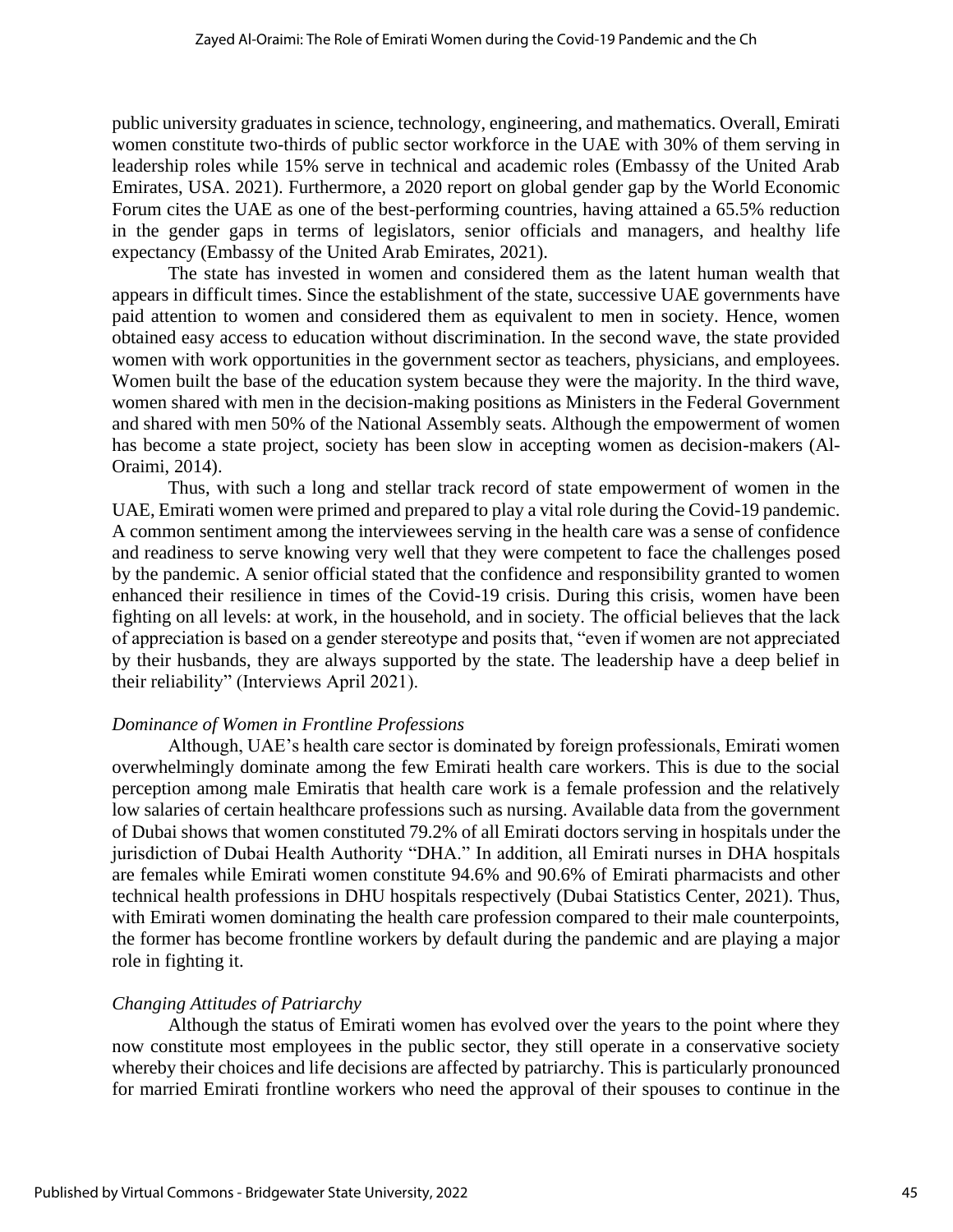line of duty during a pandemic. Based on the responses of the health care workers interviewed, most of the women commended their male partners or guardians for being supportive throughout their contributions towards fighting the pandemic. Indeed, some of the frontline workers indicated that they have received far more support from their husbands and male relatives in the course of their work during the pandemic than they have received in normal times. This can be attributed to a realization among men that these were not normal times and that the services of their female family members were essential in defeating the pandemic. This realization has been aided by the UAE government's public acknowledgement and recognition of the efforts and sacrifices of health care workers, especially the female frontline workers. According to a junior nurse (2021), *"*the respect and appreciation are not granted to women as a gift, but rather it came with the huge efforts and sacrifice they provided to society."

In addition, a pandemic specialist posited as follows:

As a specialist in the epidemic, I am responsible to manage the situation in the hospital. My work hours have doubled, and additional responsibilities assigned to my tasks. I left my house because I did not want to expose my family to any infection. I am responsible to raise health awareness for the families and community. My husband appreciates what I have done. He takes care of our son, who was not yet two years old when I left the house. I would like to greet all Emirati women in the front-line (Pandemic Specialist, 2020).

Similarly, the sentiment of an Emirati ward nurse below shows a mix of pride in her work as well as gratitude towards her father for the latter's appreciation and encouragement of her service and sacrifice in these trying times:

> As a ward nurse in the hospital, my responsibly is so complicated, I am working unlimited time. I am watching people dying and others suffering in the intensive care rooms. This experience affected me emotionally. I was infected with Corona virus, when I recovered, I returned to work, this is my ethical obligation. I am single, but my parents were worried about me—Yet my father told me that he is proud of me among all men in the community (Ward Nurse, 2020).

# *High Sense of Patriotism*

As the adage goes, "to whom much is given, much is expected in return." Hence, interviewees felt a patriotic obligation to serve their country in a time of need. Many of the women deemed their service as a show of appreciation to the government for the investments that the country has made in them throughout the years. A young teacher said that she was working hard not only because she was professionally obligated, but also because of the confidence the state has reposed in her. The women viewed their crisis time service as a form of patriotic duty and a practical demonstration of gratitude to the state. This sentiment was captured in a recurring phrase throughout the interviews: "I am loyal to my homeland and to the leadership" (Young Teacher, 2021).

Throughout the responses of the interviewees, they mentioned service to the "state" as a rationale for their services and commitment throughout the pandemic but no mention of service to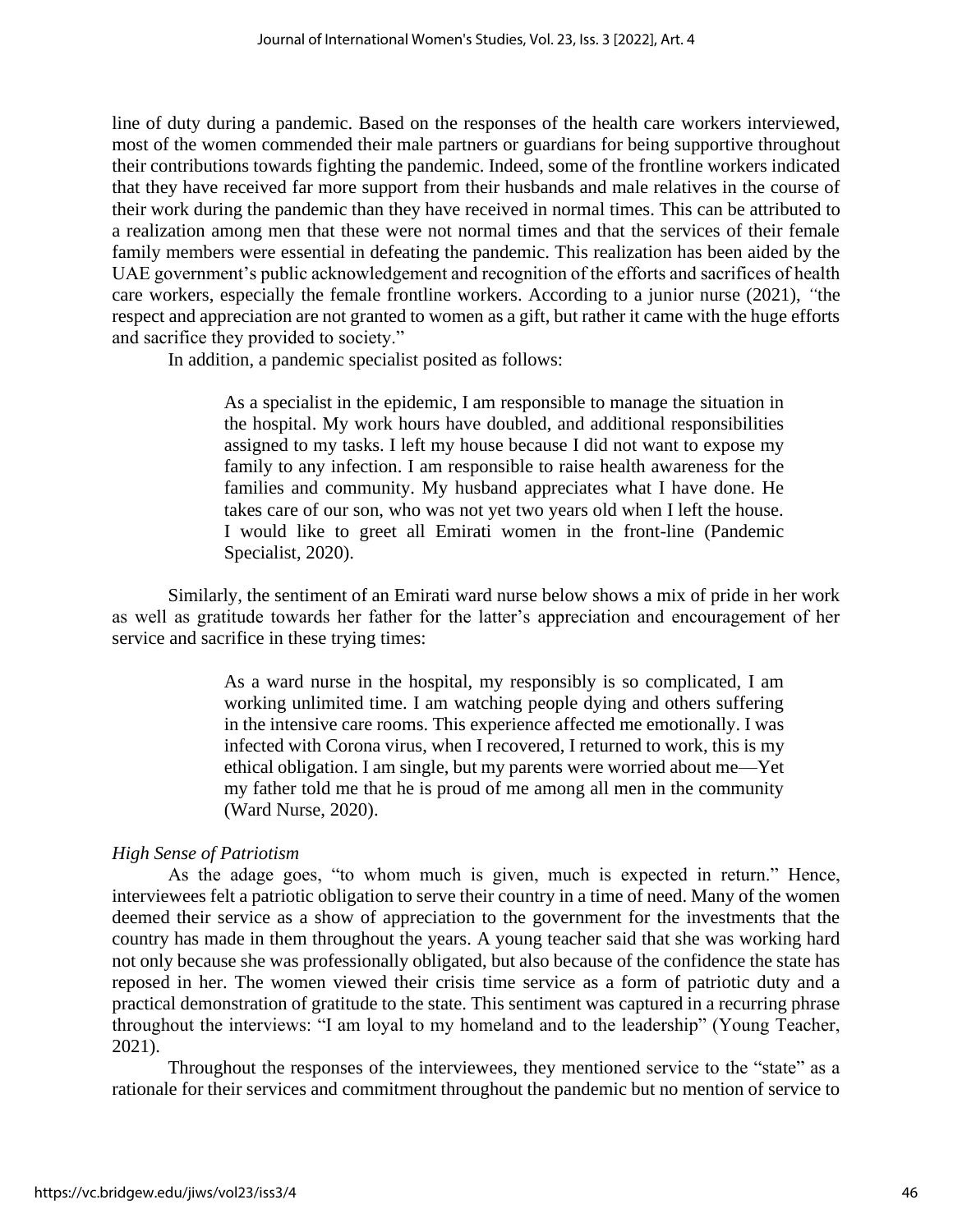"society". This can be seen as their recognition of the role that leadership of the state has played in their empowerment and social advancement throughout the years. The lack of recognition of the "society" can be attributed to the challenges Emirati women have faced from certain quarters of society that have not been supportive of their empowerment over the years.

#### **The Role of Emirati Women during the Pandemic**

Emirati women have endured in the face of pandemic, and this role is not alien to them. As the country confronted Covid-19, the leadership has reposed confidence in their ability to contribute and encouraged them in this regard. Confidently, the state relied on women in the health sectors, remote teaching, and in the administering of international aid and health education. Equally, women have demonstrated sacrifice by being in the frontline. They showed courage and high efficiency in dealing with the crisis and demonstrated their professional competence professionally both on the frontlines and at home. They often accomplished this by playing dual roles as professionals in the public sphere and in the domestic realms as wives, mothers, and daughters. As multi-taskers compared to their male counterparts, the role of Emirati women throughout the pandemic are discussed below.

Senior females shared their past experiences in pervious pandemics and social challenges and observed that social cohesion was the feature of UAE's society in normal times and during pandemics. They referred to past pandemics related to diseases such as smallpox, tuberculosis, and cholera as very challenging times. However, the senior women pointed out that, unlike the current pandemic, which is widespread, previous pandemics did not extend to all places because the areas were located far apart due to sparse settlements at the time. Therefore, the disease was confined to certain areas without the need for a mandated quarantine regime. A senior Emirati declared that:

> Cities and villages were isolated from each other naturally—the patients were removed away from the neighborhoods and young people with a good health take care of them. No modern hospitals or health sectors existed like today, but some traditional healers make medicines from wild herbs to control the pandemic (Senior Emirati female, 2021).

Historically, the importance of women in society increases in crises time, and Emirati women played a heroic role. They were needed to take care of the patients, as traditional healers their role was to cure the infected women and take care of children. Legitimately, women were responsible for preparing medicine and food for the patients; they were experts in medicinal herbs. Women have established a reputation in the community for using herbal medicine as remedy against the Covid virus. In addition, women were caring for patients at home, as every family was responsible for their patients (Senior Woman, 2021). This is before the formal health care system and the establishment of clinics and hospitals. More recently, with the arrival of medical doctors on the scene, traditional healers had no role in health care. However, certain people in the UAE still believe in the traditional healers, and some women are still practicing the old way to cure Coronavirus (Observation, 2021).

# *Women as Volunteers*

Volunteering is a humanitarian act that is not related to a place, time, or type, but rather a valued civic behavior and component of social capital. The UAE has undertaken several initiatives to help people in the UAE and internationally. Emirati women have a history in providing, caring,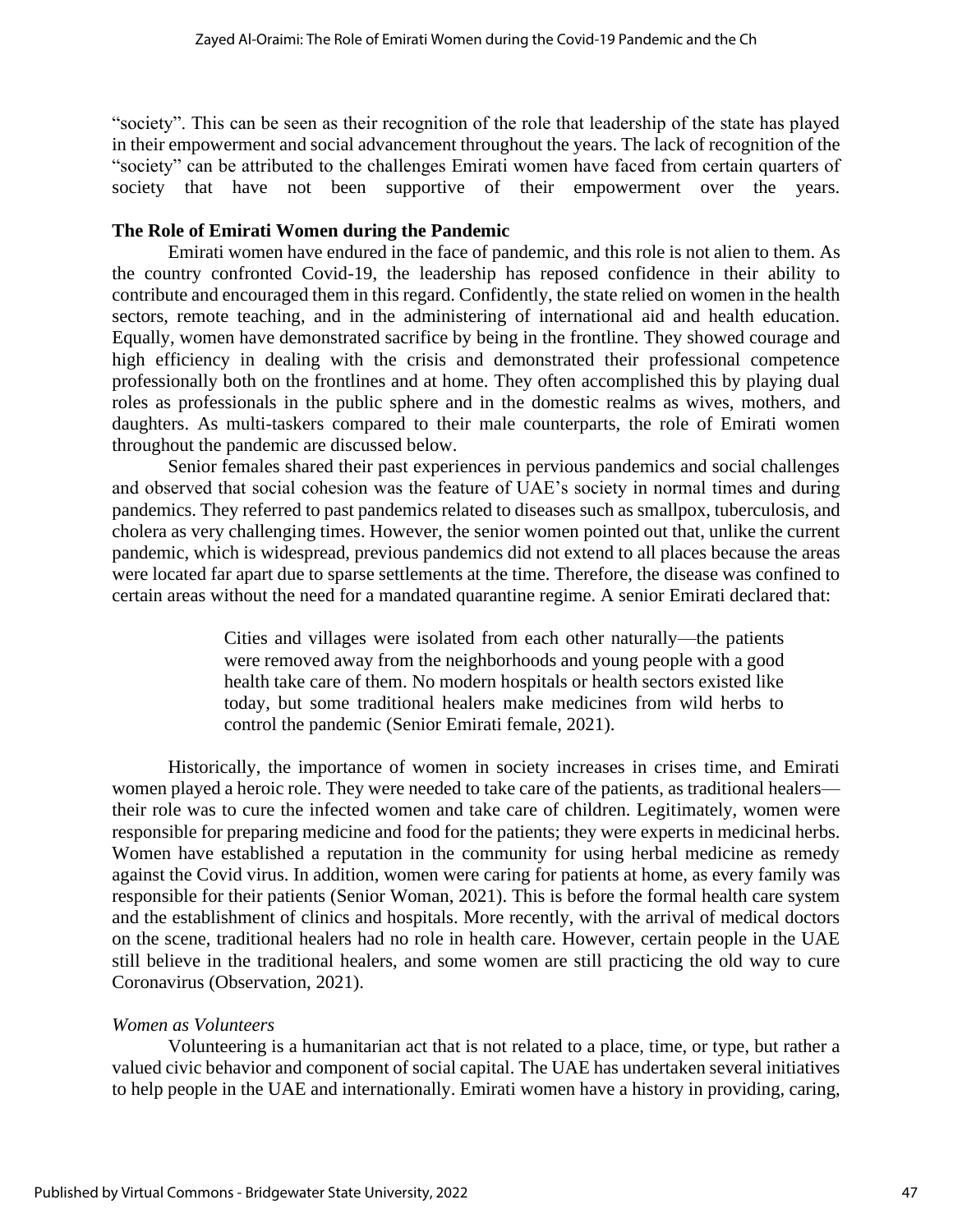and helping without financial benefit. In recent crisis, they have provided unlimited efforts in the UAE and abroad. Some of them have been engaged with the initiative called: "*Together we are good.*" The program was established by the Authority of Social Contributions to urge the community to participate in the government' efforts. Women volunteered efforts and time to assist people by addressing challenges associated with the crisis of Covid-19. Through their involvement with "*Together we are good",* women provided support to families who were affected by health and economic challenges such as job loss or unpaid salaries (Authority of Social Contributions, 2021).

Furthermore, Emirati women have played a role in the health center within the "Humanitarian City" and the Preventive Health Center. This Center provides 24-hour emergency services in Abu Dhabi. Through this mission, women have provided curative care to ensure the safety within the framework of the UAE's humanitarian approach. Through their involvement in this organization, women have taken full responsibility of health services. They have considered the safety of the people as the UAE is pursuing the highest global health standards. Successfully, Emirati women embody the UAE's values of building solidarity with societies and peoples in crises and disasters (Preventive Health Center, 2021).

On the international level, young women represented the UAE in the global community. They traveled oversees to assist people and distribute material aids and utilities. According to the official Portal of the Government, Emirati women participated effectively in the "10 Million Meals Campaign". This program was launched on April 19, 2021 by the government to provide meals during Ramadan; women joined the program as volunteers. A government official declared that women's role in the volunteering sector is the most valuable role as they work hard to alleviate the suffering and pain of families who have lost families to the Coronavirus (Emirates News Agency, 2021). However, while volunteering reproduces women's roles as effective care givers, it should not come at the expense of women earning a decent living wage in society.

In addition, the Emirates Red Crescent Authority reported the volunteer works provided by women at different levels. They have been very active part of the initiative called: "*You are among your family*", which enhances the authority's programs in the field of community services. Expressively, women are more eligible to enhance the ability of these families to face life conditions and overcome the ordeal of loss they suffered (Emirates Red Crescent Authority, 2021).

#### *Women on the Front Line*

The Emirati women play a leading role of defense in the face of Covid-19. According to interviews conducted by the Emirates News Agency "WAM", the role of women during the pandemic is complementary to that of men. Their efforts are an integral part of a joint national work system to limit the effects of the crisis facing the country. In addition, women played effective roles in both the medical zone and other public sectors. They are active in the educational and economic sectors as well as in the community services. According to WAM (2021), women have been efficient and reliable to carry out the work assigned to them; respectfully, the government considered them as official sources. Despite the Covid imposed difficulties and challenges, Emirati women have continued to deliver voluntary community services.

#### *Virtual Educators*

As part of efforts to prevent the spread of the coronavirus, the UAE government like many worldwide, ordered virtual teaching where students nationwide were to be taught online. The task of executing this order fell disproportionately on Emirati women who overwhelmingly constitute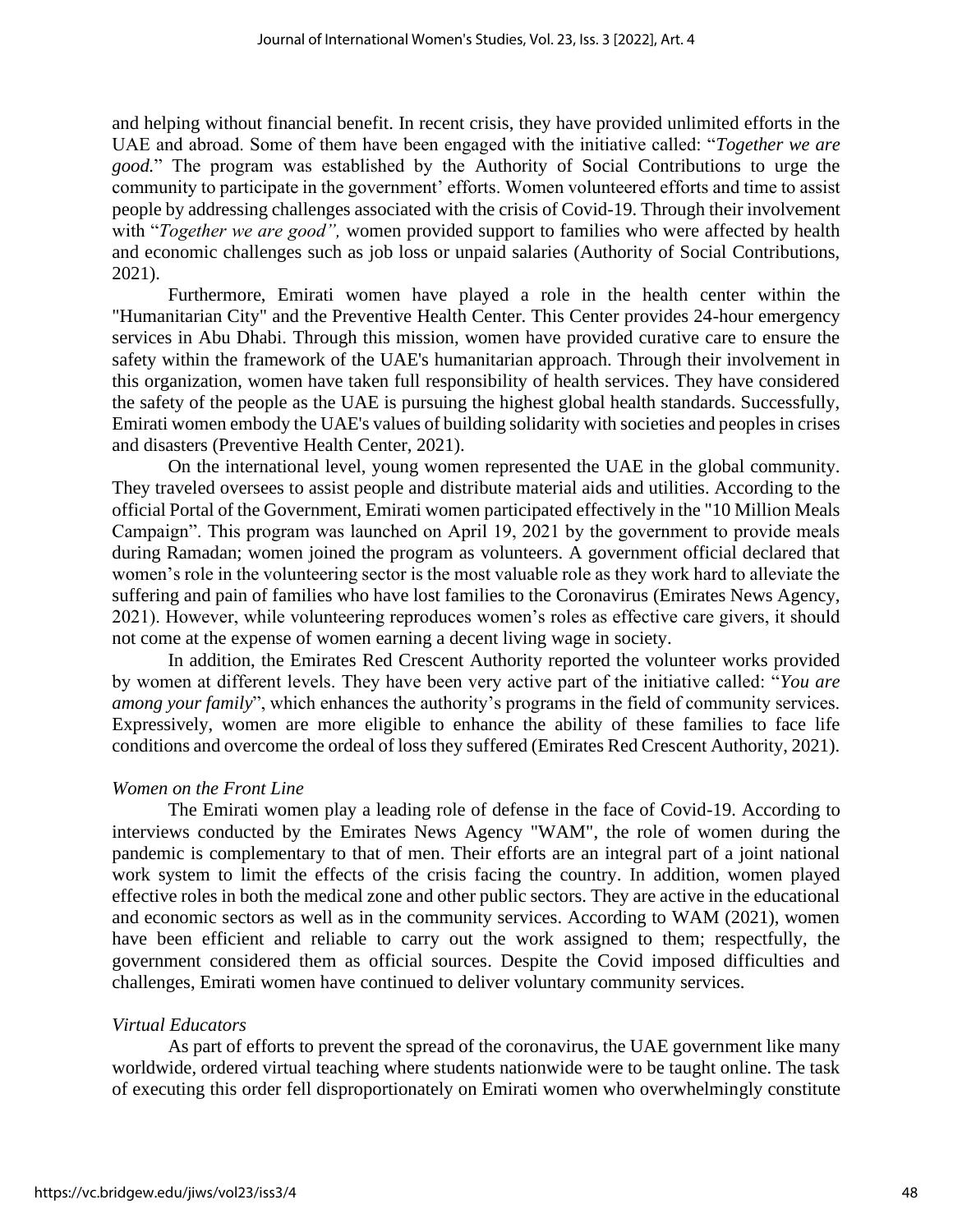most teachers among the local population of teachers. In addition, because traditionally, Emirati women spent more time raising their children compared to their husbands, the responsibility of ensuring that homeschooled children were prepared for virtual learning fell disproportionately on Emirati mothers. An Emirati Female School Administrator (2021) commented as follows:

> I would say that with the application of the distance educational system, the learning process of our children is moving forward. Although we faced pressure to follow up on our students as they receive their lessons, the cooperation of the teachers and the concerted efforts of all of us have helped a lot. However, this course affected the level of quality of knowledge we delivered to our students. Working under epidemic conditions is not an easy mission; yet we have commitment to our responsibilities."

# *Health Information Agents*

Emirati women, by virtue of cultural and gendered role of child rearing, have traditionally been responsible for making routine health care decisions for their children right from birth. In addition, while male Emiratis are traditionally considered as family bread winners, their female counterparts are considered as care givers at home. Hence, throughout the pandemic, Emirati women have been the ones providing the necessary preventive information and necessary safety protocols to their households to safeguard the health of their respective households. Armed with the experience of making vaccinations decisions to inoculate their babies against deadly childhood diseases, female Emirati mothers have been instrumental in ensuring that their children and their entire household got vaccinated. In addition, the task of taking care of relatives recovering from the coronavirus usually falls on Emirati women at home, a task that can be daunting if multiple family members were simultaneously infected.

# **Impact And Challenges of Emirati Women's Role during the Pandemic**

The outbreak of the corona pandemic in the UAE and the role of Emirati women in combating it has had profound impacts on them, both positive and negative. In terms of the positive, the heroic role played by Emirati women has boosted their self-confidence in their abilities and increased their stature and respect in society.

#### **Positive Impact**

This research has noticed some changes in gender roles and women's social status throughout the pandemic. First, contrary to the portrayal of women in the literature on Arab women as invisible and marginal groups in nation building and in times of crisis, Emirati women's diverse roles during the pandemic has demonstrated their agency and capacity to step up in times of crisis. Second, after withstanding the pressures and the success of dealing with Covid-19 cases, Emirati female-medical personnel expressed increased confidence in their competence and capabilities as health practitioners. Medical frontline interviewees expressed an increase in their self-confidence after achieving success on the ground. Indeed, the image of Emirati women have changed not only because of their heroic service in times of crisis, but also because of the trust given to them by the state. A female Emirati nurse indicated the following: "In UAE society, nursing was not a respected career especially for women; however, with the government support and encouragement, the negative impression changed. This enhancement reinforced by Sheikha<sup>2</sup> Fatima as she

 $^2$  Sheikha Fatima is the former First Lady of the UAE and the God Mother of Emirati women.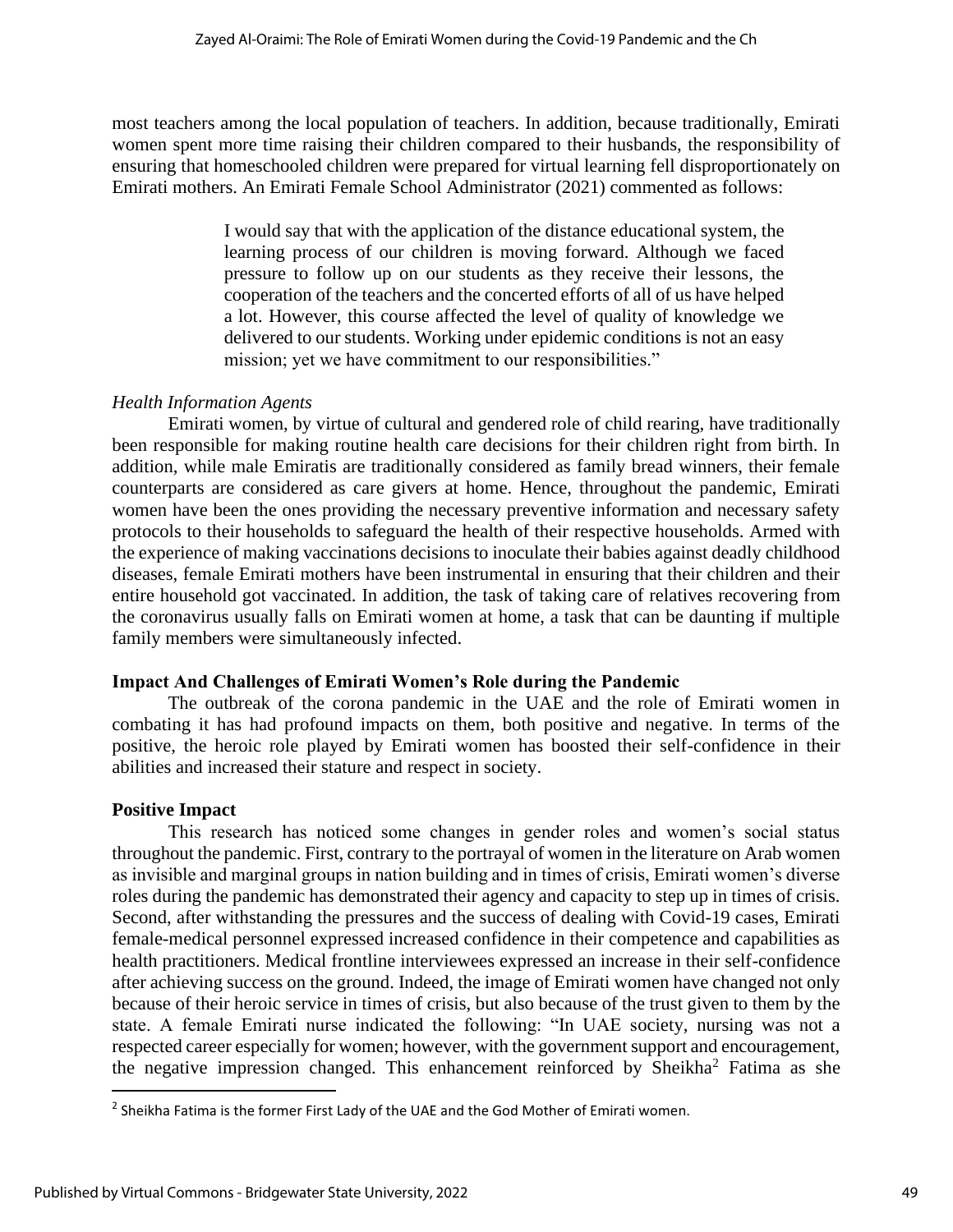established Fatima College of Health Sciences". During Coronavirus, nursing became an important and desirable profession (Female Emirati Nurse, 2021).

Third, many of the medical personnel feel a sense of validation from the state's public recognition and commendation of their work and sacrifice throughout the pandemic. Female physicians obtained social recognition because they have been seen as national heroes who are sacrificing themselves to serve their country. For example, the Ruler of Dubai and Vice-President of the UAE has commended efforts of frontline medical staff in combating the Corona virus in a tweet in which he said that "heroic efforts of healthcare workers during the Covid-19 crisis are a source of pride and inspiration for all of us" (Sharma, 2020).

Fourth, medical frontline interviewees pointed out that their work and sacrifices during the pandemic have garnered respect from their spouses and immediate family members, and that is a source of pride for them. These frontline workers who have been playing multiple roles throughout the pandemic felt particularly appreciated by their husbands—and the opposite is also true. An Xray technician was wondering about the importance that her work has acquired during the epidemic and made the following observation:

> It is the first time I felt that my work is significant until Covid-19. I saw the respect in the eyes of my brother, and my husband appreciated my strength appreciates my endurance and strength while I am standing more than 12 hours behind the machine (X-ray Technician, 2021).

Fifth, interviewees expressed the hope that the heroic efforts of the mostly female-dominated frontline workers in the fight against the coronavirus will help elevate the status of the medical profession such as nursing among the local Emirati population. In addition, interviewees hoped that the increasing dependence of hospitalized patients on female health personnel will break gender barriers in the administration of health care whereby certain conservative patients prefer not to be touched or examined by the opposite sex. A female medical doctor said the following:

> Cultural stereotype played a large role in limiting the role of women in the medical sector as the social patterns based on the division of gender. Before the pandemic, female doctors were not appreciated by men and always accused of not understanding anything; within the crisis, women's efforts were very much needed. As I specialize in chest diseases, I regained my self-confidence as a doctor in time of crisis. I took over the supervision of patient—both genders—thanks God no male's objection!" (Female Physician, 2021).

#### **Negative Impact**

#### *Increased Domestic Responsibilities*

According to Anne Jackson, relationship counsellor with One Life Coaching, "There are global studies which show women are suffering more than men though as they take on more of the responsibility when it comes to teaching children from home" (Ryan, 2020). Thus, Emirati women are no exception as they have been forced by the exigencies of the times to play multiple roles thereby increasing their domestic responsibilities. A major new task that has become burdensome and a source of unhappiness for many of these women is that they have been saddled with the new responsibility of home schooling their children as schools have gone virtual for prolonged periods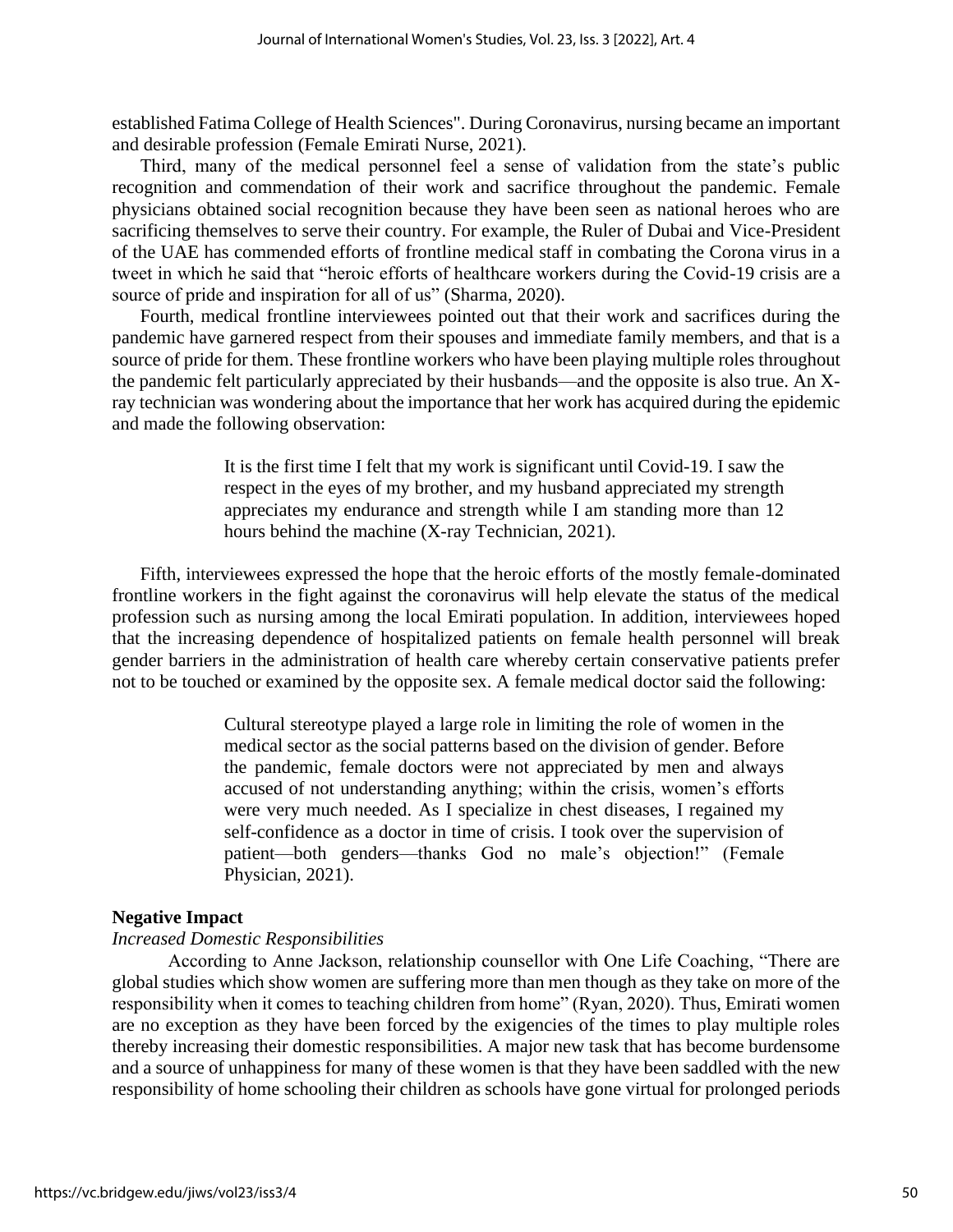of time. This responsibility gets more tedious if a woman has multiple underage children to supervise their virtual learning in a day, as hands on is required. Buttressing this point, Anne Jackson, posits that, "a lot of people are not trained to properly home school their children and this can lead to further frustrations" (Ryan, 2020).

Most of the women who are also working professionals lamented that they could not handle the requirement of their work and children as their husbands did not help them with the children. Ultimately, Emirati women feel burdened by added domestic responsibilities. A participant indicated that she is an accountant in the bank and a mother of five children—her responsibilities have increased with online teaching. She must look after her children and divide her time between work and other tasks. Nevertheless, she has been able to play multiple roles despite the increasing loads. A teacher in a public school said:

> I teach high school students, grad-12 and my responsibility is to enable them to pass the exams. Long distance learning is not the perfect way for students to build knowledge or even to understand and analyze what they have learned. My students and I tried hard to make the virtual classroom as normal as we could. I am a single mother with three children, all of them at school—I am also responsible for my parents. It is difficult to ply multiple role—I am trying to deal with my everyday life with the support of my family and the community (A High School Teacher, 2020).

# *Increased Family Conflict*

Restrictions such as lockdowns and working from home imposed by the government to stem the spread of the coronavirus have had negative unintended consequences on Emirati women. Participants in this research complained about frequent friction with their spouses due to prolonged time spent together. According to Ryan (2020), "not being able to spend even a few moments apart from a spouse was at the top of the list of complaints from quarrelling couples" in Dubai.

Compounding the family friction is the fact that traditionally, Emirati couples have always lived independent lives even in their martial homes and thus spent less time together. In addition, in a typical Emirati household, there are separate quarters for both genders, whereby both a husband and wife can separately entertain their guests along gender line. Hence, lockdown and quarantine rules upended this sociological order making couples interact more with each other thereby increasing the incidence of conflict. A young mother provided her experience as follows:

> My husband and I used to talk loudly like all couples, but not to this degree. The disagreements between us did not reach the point of conflict or violence. During epidemiological quarantine, the loud discussions arose to the point of screaming. I was trying to protect my children and myself, as he puts all the mistakes on me. When he could not go outside or visit his family's house, he got mad at me and becomes angry about everything. I am a housewife and never worked, now I am thinking to have a job, I can do any work with my high school diploma (Observation, 2021).

# *Domestic Violence*

During the coronavirus pandemic, men lost the opportunity to have face-to-face interactions within the community. This situation created boredom and distress for the family and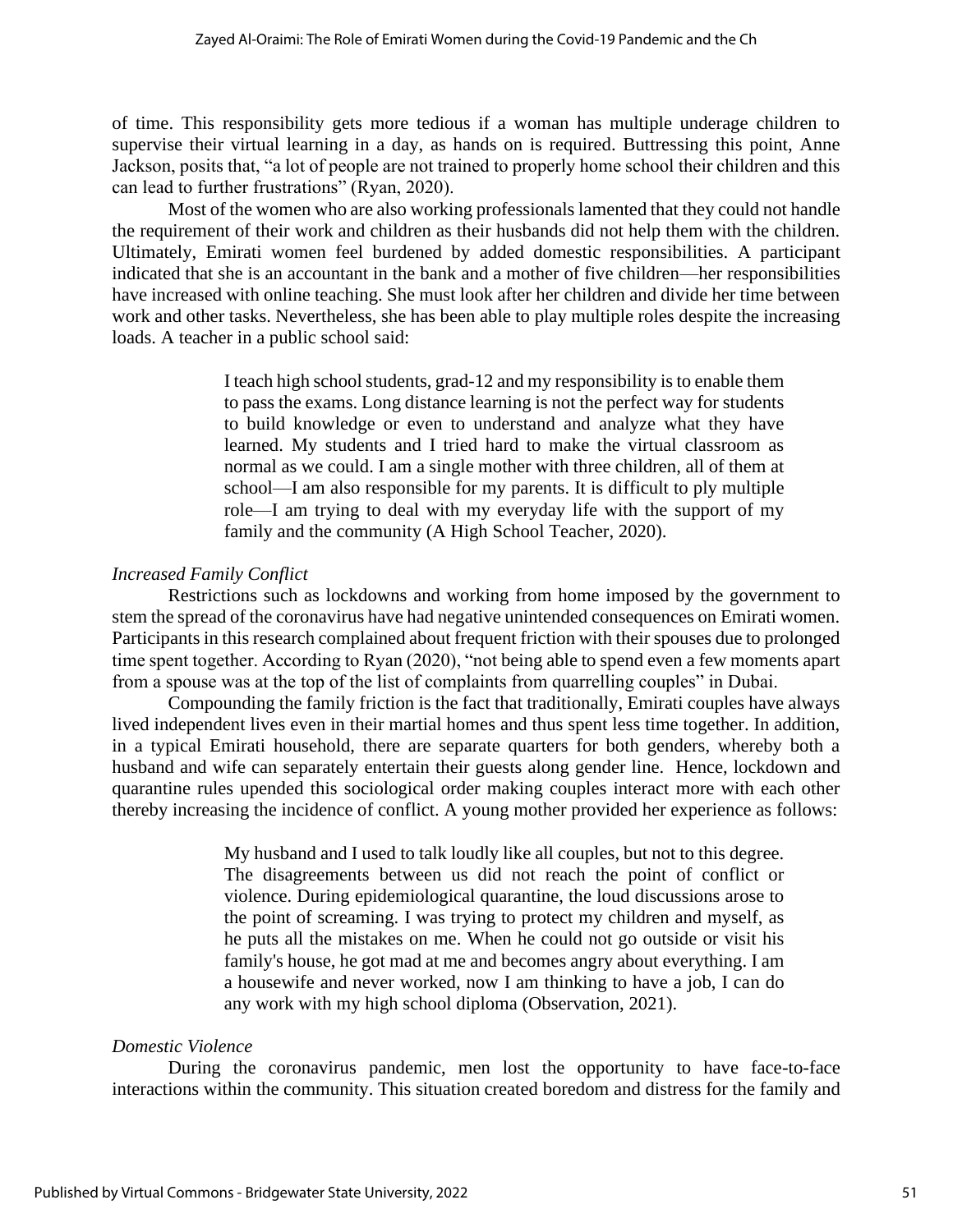children. Therefore, marital life became very complicated; in some cases, there was no room for understanding, leading to severe consequences for women. The most difficult experience resulting from COVID-related lockdowns and quarantine is domestic violence; this social phenomenon deepened in the time of Covid crisis. Some women indicated that this was the first time they were abused by their husbands. Worldwide, the pandemic exacerbated the already high rates of violence against women as their mistreatment became a common social trend. While the global high rates of violence against women is attributable to the exercise of power and control by men over women, the pandemic added a new dimension in the form of stress induced violence against women. As couples spend more time together, they discover the limitations of each other; it seems that they did not know themselves well before the pandemic. A senior male opined that, "the domestic violence and the rising number of divorces, is due to the feeling of losing love and mutual disrespect." Yet, the most important factor is that some couples could not overcome the challenges of Covid-19 (Interviews, 2021).

# *Psychological Impact*

Frontline interviewees who have witnessed first-hand the toll of coronavirus in their various hospitals as well as women who have seen their loved ones succumb to the coronavirus expressed serious psychological concerns about their experiences. The former spoke about being overwhelmed with so many patients during the early stages of the virus and the associated psychological challenges of seeing so many people suffer. Others expressed a feeling of hopelessness as they witnessed Covid-related deaths as well as losing family members, friends, or neighbors.

Despite this, women managed their existence as they faced social and family obstacles. During a TV interview, women declared that they were exposed to a psychological pressure. Nevertheless, they overcame the fear and engaged in volunteer work. A radiologist said: "I have been fighting Corona because I am afraid of losing someone in my family" (Female Radiologist, 2021). This is a normal feeling in times of crisis, a psychologist in Dr. Hassan Galadari's program, Health for All, stated that usually, in times of epidemic and disaster, people are susceptible to anxiety, hesitation, and uncertainty. Emirati women experienced these psychological pressures for the first time during Covid-19. Those who served in the frontline were exposed to high levels of distress after realizing the danger they faced in the course of their service (Abu Dhabi TV, 2021).

This feeling is captured by a female Emirati medical doctor who left behind her husband and children to treat Covid patients and was in charge of intensive care wards in a hospital:

> I work in the intensive care wards and responsible for people who are under the mercy of Allah—this is a devastating situation. I never thought that I would live in the hospital away from my kids and husband. In the beginning, it was difficult for me not to be with my family, but I found myself in the middle of taking responsibility. My husband encouraged me and took care of the children. Before the crisis, he was always complaining about my work as I might leave my children at any time to join the hospital. Today, I am accountable to the people who need my help. Women wear masks of strength in order to reassure the souls of those around them (Female Physician, 2021).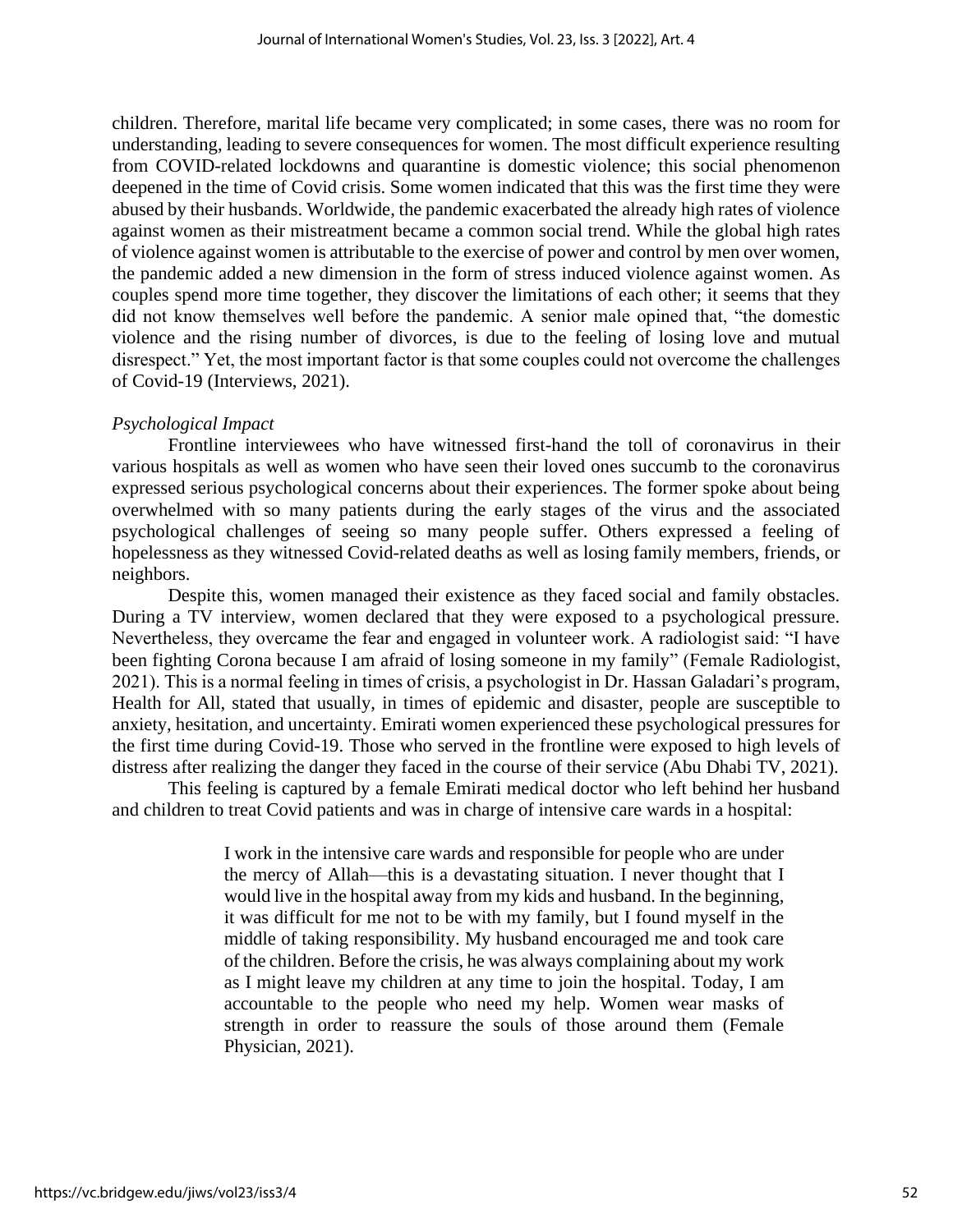#### **Conclusion**

The outcome of this research reveals another dimension to the evolving role of women in the Arab Middle East and further counters prevailing narratives about Arab women as marginalized and invisible victims who are dependent on males for decision making and survival. The role of Emirati women throughout the Covid pandemic shared new insights on the capacity of Arab women to demonstrate agency in the face of crisis, offering a number of lessons learned:

First, the Emirati case demonstrates that women can play a vital role during crisis so long as the state or society has empowered them with the right resources such as education and professional opportunities prior and during crisis. The government of the UAE reaped what it had sowed over the years via provision of educational access and professional opportunities to women. Thus, during the crisis, these women felt obligated to sacrifice for the state in its time of need.

Second, the Emirati case demonstrates the versatility of women during crisis as they can multi-tasks as professionals and as wives and mothers at home while delivering in all responsibilities. In other words, Emirati women have demonstrated the capacity to carry more of the load than their male counterparts by virtue of their professional and domestic roles as the latter are not encumbered by domestic duties.

Third, the Emirati case also shows the indispensability of women during health pandemics as they become professionally dominant in the health care sector compared to men. This phenomenon is particularly more profound in conservative Muslim societies such as the UAE where certain frontline professions such as nursing and critical care are stereotypically viewed as a female job.

Despite the above positive lessons, there are negative lessons associated with the Emirati case that the government needs to address to deepen its empowerment of women. This includes a feeling of societal lack of recognition and appreciation for the efforts and sacrifices of women per the interviewed women. This is an indication that Emirati women expect more societal support in their continuous progress towards empowerment and agency.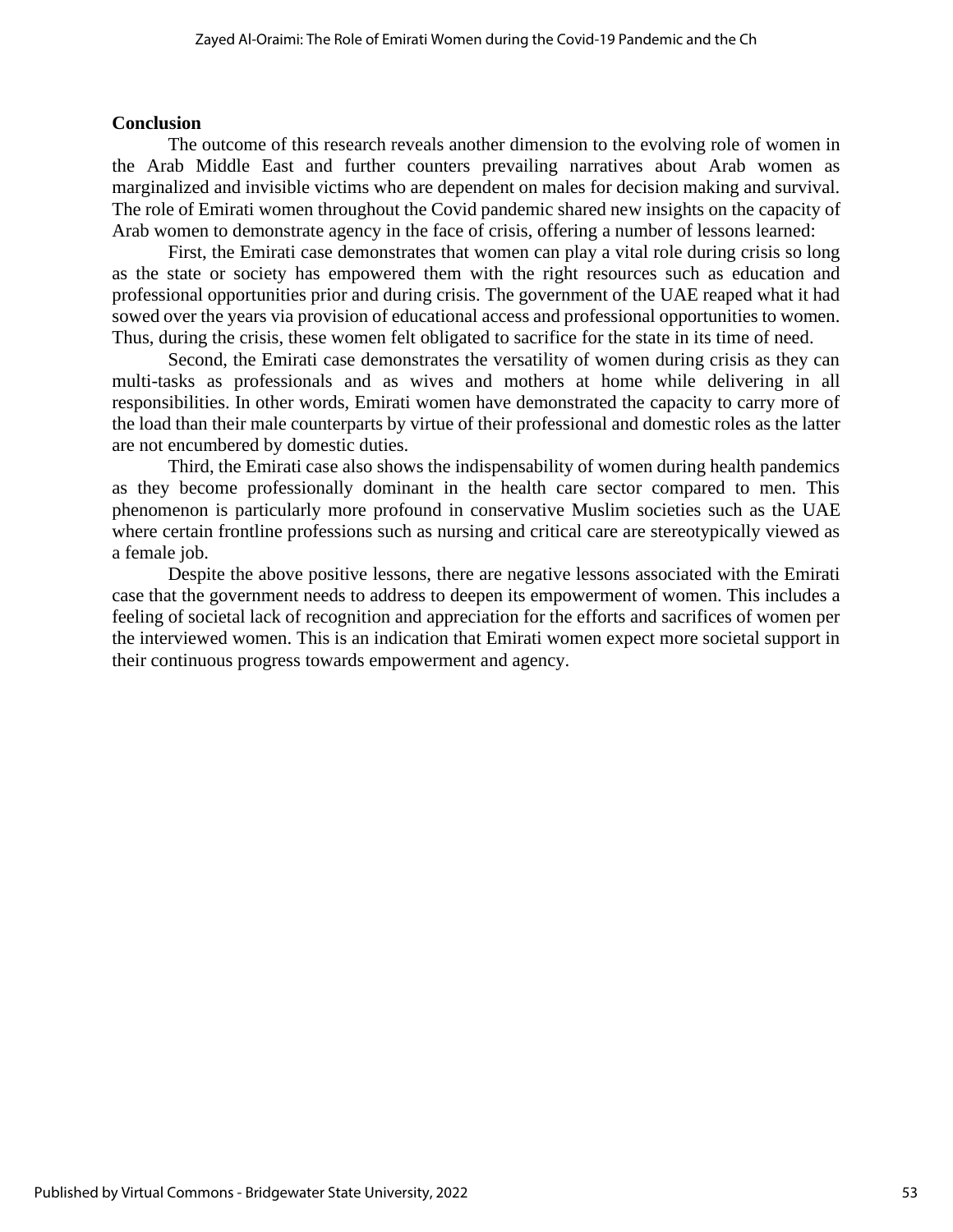**References**

- Abu Dhabi TV. (2021). *The Impact of Covid-19 on Mental Health on the Individual and Society*. Retrieved on August 25, 2021, from [https://www.adtv.ae](https://www.adtv.ae/) 16/8/2021
- Al Khaleej Newspaper (2021) Increasing number of Emirati Female Professionals, August 28/2021 19:37 PM. https://www.alkhaleej.ae ›
- AL-Oraimi, S. Z. (2013). Leading progress, changing reality: Women and leadership in the United Arab Emirates. *Educational leadership and leadership education in Asia*, *3*[.](about:blank)
- Al Oraimi, S. Z. (2011). [The concept of gender in Emirati culture: An analytical study of the role](about:blank)  [of the state in redefining gender and social roles.](about:blank) *[Museum International](about:blank)*[,](about:blank) *[63](about:blank)*[\(3-4\), 78-](about:blank)
	- [92.](about:blank)
- Alterio, M. G. (2013). Memoirs of First World War Nurses: Making Meaning of Traumatic Experiences: Connections (Critical Component).
- Authority of Social Contributions. (2021). "*Together we are good.*" Retrieved on September 21, 2021 from https://maan.gov.ae
- Benstead, L. J. (2021). Conceptualizing and measuring patriarchy: The importance of feminist theory. *Mediterranean Politics*, *26*(2), 234-246.
- Bourke, J. (1996). *Dismembering the male: Men's bodies, Britain, and the Great War*. University of Chicago Press.
- Emirates News Agency. (2021). *100 Million Meals, UAE Food Bank to distribute 10 million meals*
- *in UAE*. Retrieved on March 24, 2022, from https://wam.ae/en/details/1395302943571
- Emirates Red Crescent Authority. (2021). *Emirati Women's role in the program of "You are among your family."* Retrieved on August 16, 2021, from [https://emiratesrc.ae](https://emiratesrc.ae/)
- Embassy of the United Arab Emirates, U.S.A. (2021). *Women in the UAE*. Retrieved on August 30, 2021 from<https://www.uae-embassy.org/about-uae/women-uae>
- European Institute of Gender Equality (N.D). *Empowerment of Women*. Retrieved on August 26, 2021 from<https://eige.europa.eu/thesaurus/terms/1102>
- Dubai Statistics Center. (2021). *Dubai Statistics: 13.3% of Female Emiratis Occupy Senior Positions.* Retrieved on August 12, 2021 from [https://www.dsc.gov.ae/en-us/DSC-](https://www.dsc.gov.ae/en-us/DSC-%09News/Pages/Emirati-Women-Excel-in-Health-and-Education-Sectors-in-%09Dubai.aspx)[News/Pages/Emirati-Women-Excel-in-Health-and-Education-Sectors-in-](https://www.dsc.gov.ae/en-us/DSC-%09News/Pages/Emirati-Women-Excel-in-Health-and-Education-Sectors-in-%09Dubai.aspx) Dubai.aspx
- Grayzel, S.R. (1999), Women's Identities at War: Gender, Motherhood, and Politics in Britain and France during the First World War, Chapel Hill and London: University of North Carolina Press.
- Khaldun, I. (2015). *The muqaddimah: an introduction to history-abridged Edition*. Princeton University Press.
- Haj-Ali, A. (2019.) *Muqaddima Ibn Khaldun.* Retrieved on August 26, 2021 from https://www.linkedin.com/pulse
- Hanmer, L., & Klugman, J. (2016). Exploring women's agency and empowerment in developing countries: Where do we stand? *Feminist Economics*, *22*(1), 237-263.
- Kabeer, N. (1999). Resources, agency, achievements: Reflections on the measurement of women's empowerment. *Development and change*, *30*(3), 435-464.
- Kofman, Y. B., & Garfin, D. R. (2020). Home is not always a haven: The domestic violence crisis amid the COVID-19 pandemic. *Psychological Trauma: Theory, Research, Practice, and Policy*, *12*(S1), S199.
- Mishra, S. (2007). "Liberation" vs. "Purity": representations of Saudi women in the American press and American women in the Saudi press. *The Howard journal of communications*, *18*(3), 259-276.